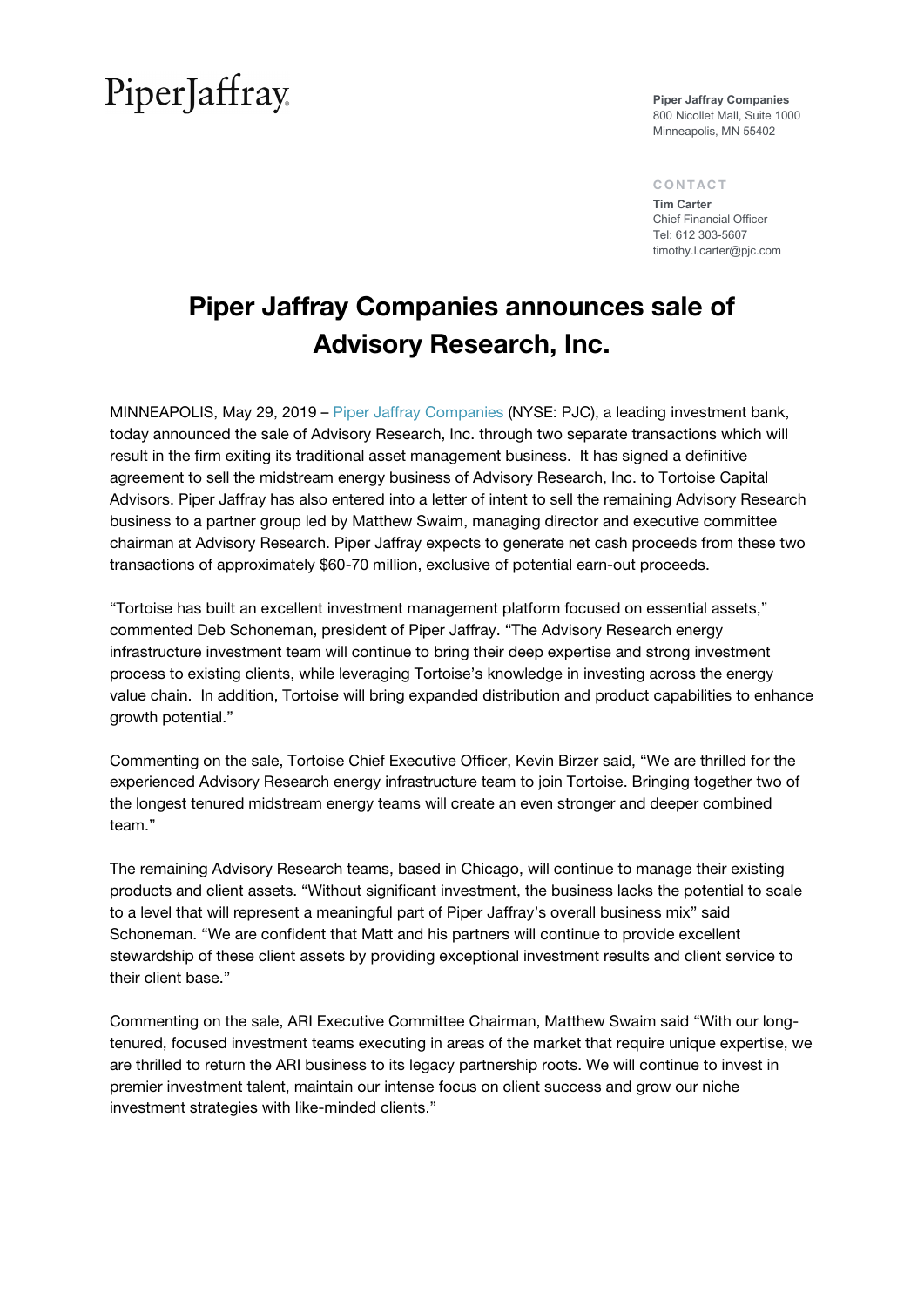# PiperJaffray.

Piper Jaffray acquired Advisory Research in 2010. Since that time, the asset management industry has continued to evolve in terms of product availability and distribution capabilities. During this same timeframe, Piper Jaffray significantly scaled its banking platforms to become a market leader in its areas of focus, creating enhanced financial performance and shareholder returns. These two factors combined led to the decision to pursue a sale. Advisory Research currently represents approximately 5% of Piper Jaffray's adjusted net revenue.

"These transactions sharpen our focus with respect to core strengths" commented Chad Abraham, chief executive officer of Piper Jaffray. "We intend to reinvest the capital from this sale in our core areas of expertise through both organic investments and corporate development activity in order to generate higher returns for our shareholders."

The transactions are expected to close in the second half of 2019 and are subject to customary regulatory and closing conditions, including client consents. The earn-out provisions of the Tortoise transaction provide additional potential consideration based on year one results. Faegre Baker Daniels LLP is serving as legal advisor and Ardea Partners is serving as the exclusive financial advisor in connection with these transactions.

### About Piper Jaffray

Piper Jaffray is a leading investment bank and institutional securities firm driven to help clients Realize the Power of Partnership®. Through a distinct combination of candid counsel, focused expertise and empowered employees, we deliver insight and impact to each and every relationship. Our proven advisory teams combine deep product and sector expertise with ready access to global capital. Founded in 1895, the firm is headquartered in Minneapolis with offices across the United States and in Hong Kong, Aberdeen and London. [www.piperjaffray.com](http://www.piperjaffray.com/)

### About Advisory Research, Inc.

With more than \$6 billion in assets under management, Advisory Research, Inc. is a diversified investment manager that provides a broad spectrum of traditional and alternative investments, including value oriented U.S., international and global, as well as MLP & energy infrastructure strategies to leading institutions.

### About Tortoise

Tortoise invests in essential assets – those assets and services that are indispensable to the economy and society. Tortoise's solid track record of energy value chain investment experience and research dates back more than 15 years. Tortoise's infrastructure expertise includes midstream energy, renewables and water. With a steady wins approach and a long-term perspective, Tortoise strives to make a positive impact on clients and communities. To learn more, please visit www.tortoiseadvisors.com.